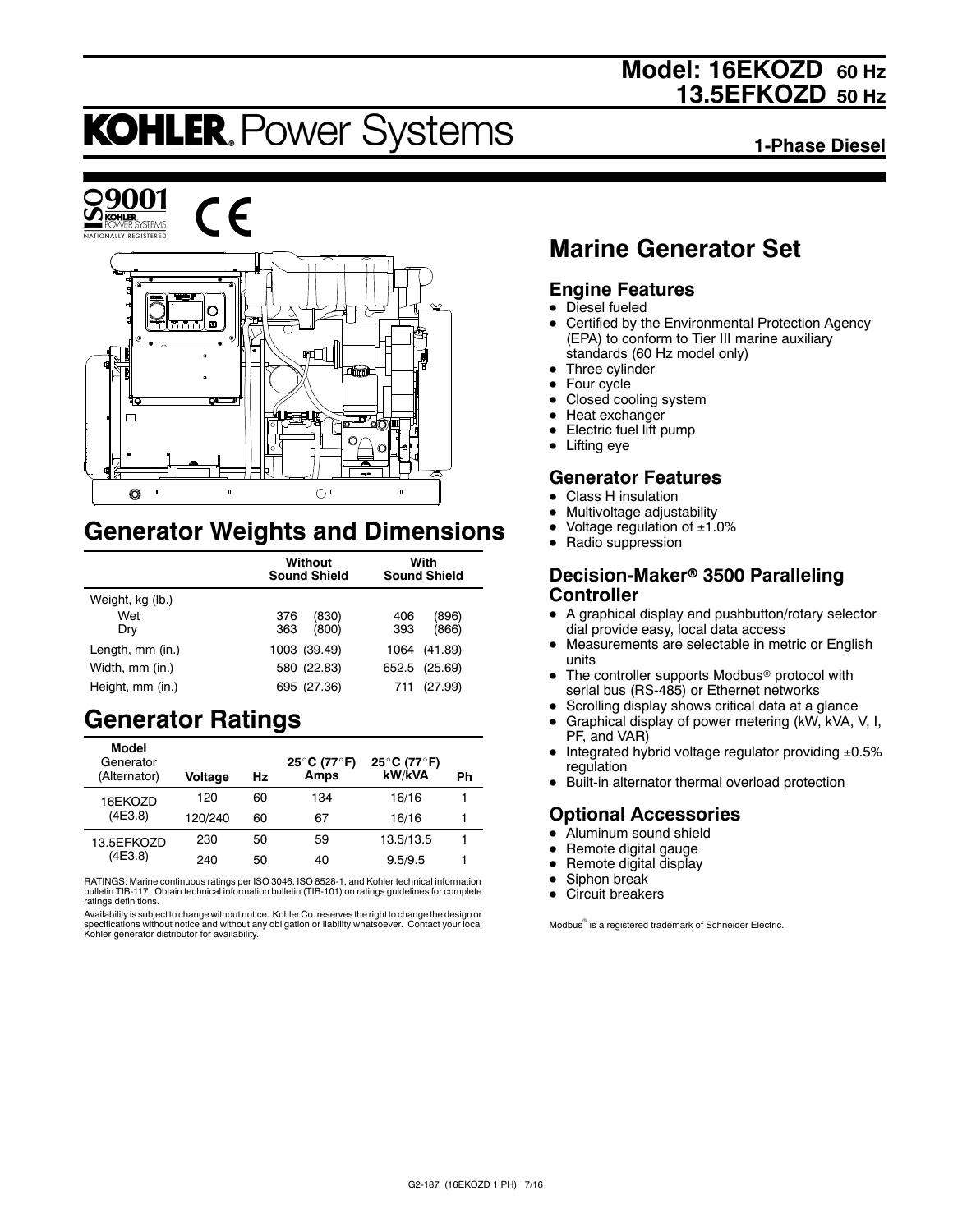## **Application Data**

 $\bar{z}$ 

#### **Engine**

| <b>Engine Specifications</b>                                                                                 | 60 Hz                        | 50 Hz |
|--------------------------------------------------------------------------------------------------------------|------------------------------|-------|
| Type                                                                                                         | 4 cycle, naturally aspirated |       |
| Cylinder, quantity                                                                                           | з                            |       |
| Displacement, L (cu. in.)                                                                                    | 1.9 (114)                    |       |
| Bore and stroke, mm (in.)                                                                                    | 88 x 102 (3.46 x 4.02)       |       |
| Compression ratio                                                                                            | 17:1                         |       |
| Combustion system                                                                                            | Direct injection             |       |
| Rated rpm                                                                                                    | 1800                         | 1500  |
| Max. power at rated rpm, HP                                                                                  | 24.7                         | 25.5  |
| Governor, type                                                                                               | Mechanical                   |       |
| Frequency regulation, mechanical<br>governor<br>No load to full load (droop) $\ldots \ldots$<br>Steady state | 5%<br>±0.7%                  |       |
| Angular operation<br>$Instant (1 min.) \ldots \ldots$<br>Intermittent $(30 \text{ min.})$                    | $35^{\circ}$<br>$25^{\circ}$ |       |

## **Engine Electrical**

| <b>Engine Electrical System</b> | 60 Hz                      | 50 Hz |
|---------------------------------|----------------------------|-------|
| Battery, voltage                | 12 or 24 volt              |       |
| Battery charging module         | 10-amp                     |       |
| Battery, minimum recommendation | 650 CCA @ 0°F              |       |
| Starter motor                   | 2 kW, 12 V<br>2.5 kW, 24 V |       |

## **Cooling**

| <b>Cooling System</b>                                                     | 60 Hz                             | 50 Hz     |
|---------------------------------------------------------------------------|-----------------------------------|-----------|
| Capacity, L (qt.), approx.                                                | 5.2(5.53)                         |           |
| Heat exchanger type                                                       | 2.5 in. dia. $\times$ 2 pass      |           |
| Seawater pump type                                                        | Belt-driven.<br>10-blade impeller |           |
| Heat rejected to cooling water at rated<br>kW, wet exhaust, kW (Btu/min.) | 22 (1250)                         | 16 (950)  |
| Engine water pump flow, Lpm (gpm)                                         | 56 (14.8)                         | 46 (12.2) |
| Seawater pump flow, Lpm (gpm)                                             | 29 (7.7)                          | 24 (6.4)  |

#### **Fuel**

| <b>Fuel System</b>                     | 60 Hz    | 50 Hz |  |
|----------------------------------------|----------|-------|--|
| Fuel shutoff solenoid                  | Electric |       |  |
| Fuel pump                              | Electric |       |  |
| Maximum recommended fuel lift, m (ft.) | 1.2(4.0) |       |  |

### **Lubrication**

| <b>Lubricating System</b>             | 60 Hz                   | 50 Hz |
|---------------------------------------|-------------------------|-------|
| Oil pan capacity with filter, L (qt.) | 8.7(9.2)                |       |
| Oil pump type                         | Pressure, trochoid pump |       |

## **Operation Requirements**

| <b>Air Requirements</b>                                  | 60 Hz        | 50 Hz        |
|----------------------------------------------------------|--------------|--------------|
| Engine combustion air requirements,<br>$L/min.$ (cfm)    | 1508 (53.25) | 1256 (44.37) |
| Generator cooling requirements,<br>$L/min.$ (cfm)        | 9203 (325)   | 7645 (270)   |
| Max. air intake restriction, kPa (in. $H_2O$ )           | 2.5(10.0)    | 1.5(6.0)     |
| Exhaust flow, $m^3/m$ in. (cfm)                          | 1.4 (51)     | 1.2(42)      |
| Exhaust temp., °C (°F) at full load                      | 316 (600)    | 310 (590)    |
| Max. allowed exhaust back pressure,<br>kPa (in. $H_2O$ ) | 8.5(34.1)    | 5.1(20.5)    |
| <b>Fuel Consumption</b>                                  | 60 Hz        | 50 Hz        |
| Diesel, Lph (gph) at % load                              |              |              |
| 100%                                                     | 4.57 (1.21)  | 3.90(1.03)   |
| 75%                                                      | 3.55(0.94)   | 2.92(0.77)   |
| 50%                                                      | 2.50(0.66)   | 2.02(0.53)   |
| 25%                                                      | 1.57 (0.42)  | 1.19 (0.31)  |

**Note:** The fuel consumption of the 60 Hz model is based on 16EKOZD and the fuel consumption of the 50 Hz model is based on 13.5EFKOZD.

## **Engine Features**

- $\bullet$  Low oil pressure shutdown
- High engine temperature shutdown
- Low seawater pressure shutdown
- Vibromount
- Belt guard
- Disposable oil filter
- $\bullet$  Oil drain valve
- Disposable fuel filter

#### **Alternator Features**

- $\bullet$  Brushless, rotating field design permits power to be obtained from stationary leads.
- $\bullet$  Windings are vacuum impregnated with epoxy varnish for dependability and long life.
- $\bullet$  Rotors are dynamically balanced to minimize vibration.
- Copper windings ensure minimal heat buildup. Insulation meets NEMA standards for class H insulation.
- $\bullet$  Direct connected to the engine, the generator has sealed precision ball bearings with a precision-machined steel sleeve in the end bracket to prevent shaft misalignment and extend bearing life.
- $\bullet$  Mounted on a drip-proof tray.
- $\bullet$  Equipped with a four-lead reconnectable stator.
- Capable of sustained line-to-neutral short circuit current of up to 300% of the rated current for up to 2 seconds. (IEC 60092-301 short-circuit performance.)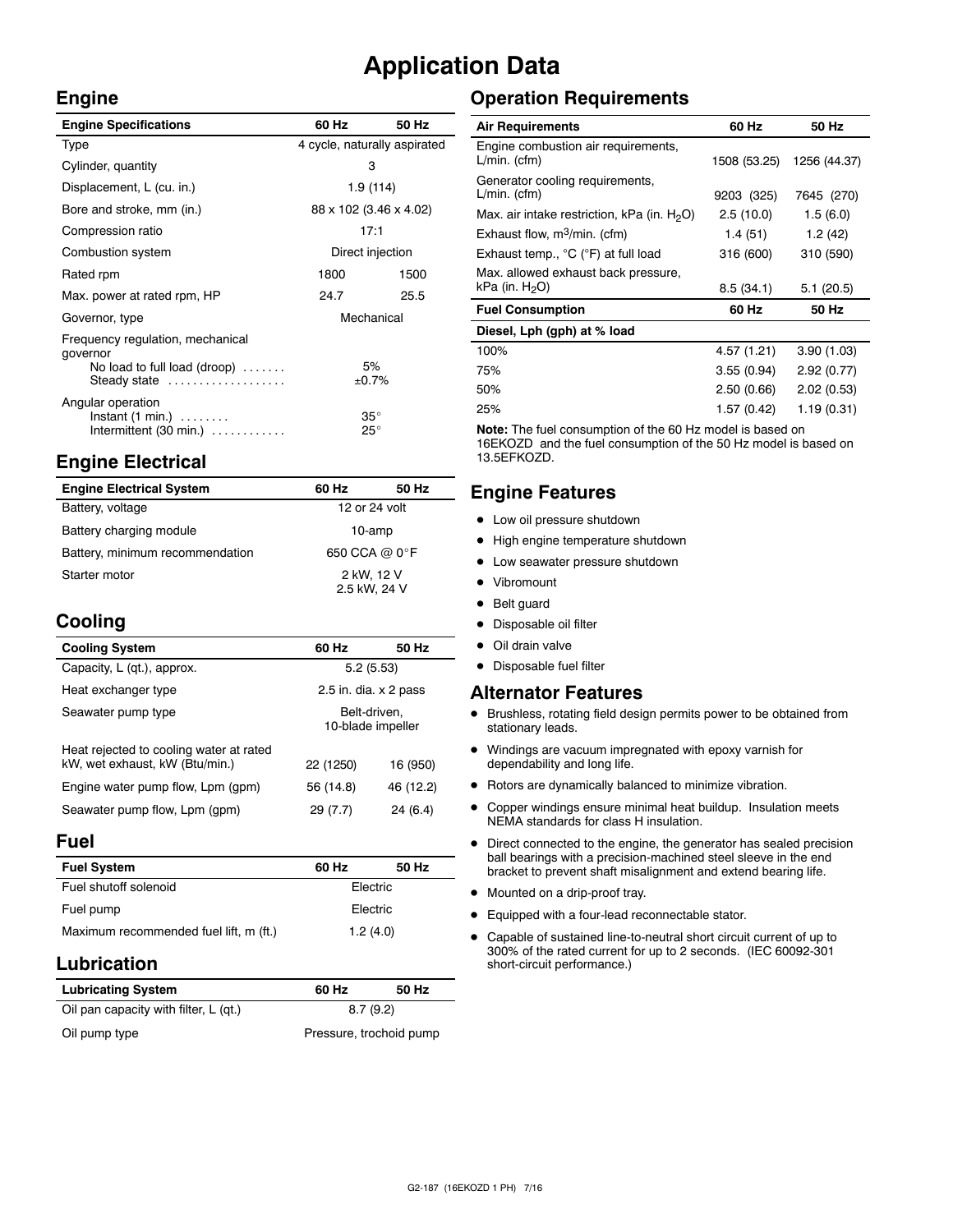## **Application Data**



### **Decision-Maker<sup>®</sup> 3500 Controller**

Provides advanced control, system monitoring, and system diagnostics for optimum performance and compatibility. The Decision-Maker<sup>®</sup> 3500 controller uses a patented hybrid voltage regulator and unique software logic to manage alternator thermal overload protection features normally requiring additional hardware. Additional features include:

- AC Output Voltage Regulator Adjustment. The voltage adjustment provides a maximum adjustment of  $\pm 10\%$  of the system voltage.
- Alarm Silence. The controller can be set up to silence the alarm horn only when in the AUTO mode for NFPA-110 application or Always for user convenience.
- $\bullet$  Alternator Protection. The controller provides generator set overload and short circuit protection matched to each alternator for the particular voltage/phase configuration.
- $\bullet$  Automatic Restart. The controller automatic restart feature initiates the start routine and recrank after a failed start attempt.
- **Cyclic Cranking.** The controller has programmable cyclic cranking.
- **ECM Diagnostics.** The controller displays engine ECM fault code descriptions to help in engine troubleshooting.
- **Engine Start Aid.** The configurable starting aid feature provides customized control for an optional engine starting aid.
- **Event Logging.** The controller keeps a record (up to 1000 entries) for warning and shutdown faults. This fault information becomes a stored record of system events and can be reset.
- **Historical Data Logging.** Total number of successful starts of the generator is recorded and displayed.
- $\bullet$  Integrated Hybrid Voltage Regulator. The voltage regulator provides  $\pm$  0.5% no-load to full-load RMS voltage regulation with three-phase sensing.
- **Lamp Test.** Press the alarm silence/lamp test button to verify functionality of the indicator lights.
- **LCD Display.** Adjustable contrast for improving visibility.
- Measurement Units. The controller provides selection of English or metric displays.
- **Power Metering.** Controller graphical display provides voltage, current, power factor, kW, kVA, and kVAR.
- **Programming Access (USB).** Provides software upgrades and diagnostics with PC software tools.
- **Remote Reset.** The remote reset function supports acknowledging and resetting faults and allows restarting of the generator set without going to the master control switch off/reset position.
- **Run Time Hourmeter.** The generator set run time is displayed.
- Time Delay Engine Cooldown (TDEC). The TDEC provides a time delay before the generator set shuts down.
- Time Delay Engine Start (TDES). The TDES provides a time delay before the generator set starts.
- **Voltage Selection Menu.** This menu provides the capability to switch the generator output voltage. NOTE: Generator set output leads may require reconnection.
- **Paralleling Functions:** 
	- $\bullet$  Bus sensing
	- First on logic
	- Synchronizing
	- Communication based isochronous load sharing
	- Droop load sharing
	- External controlled load sharing via analog bias signals

#### **Accessories**

#### **Sound Shield**

Provides for highly effective silencing, ease of access for engine/generator servicing, low maintenance, excellent durability, and safety. The sound shield's customer connection panel includes connections for the following:

- $\circ$  Battery (positive and negative)
- o Equipment ground
- $\circ$  Fuel inlet and return
- o Seawater inlet
- o Water-cooled exhaust outlet
- d Oil drain
- o Customer load lead access
- o Customer interface

#### **Siphon Break**

Mandatory kit on generators installed below the waterline. Prevents the siphoning of flotation water into the engine.

#### **Line Circuit Breakers**

Protect the generator from extreme overload.

#### **Ship-to-Shore Switch**

Allows immediate switching to Kohler<sup>®</sup> generator set power or shore power protecting the electrical system from the possibility of simultaneous connection of both power sources.

#### **Remote Digital Gauge**

Allows starting and stopping from a location remote from the generator set.

 $\circ$  3 in. gauge for J1939 Requires a 76.2 mm (3 in.) dia. hole for mounting.

#### **Remote Digital Display**

Allows starting, stopping, and monitoring from a location remote from the generator set.

#### **Remote Connection/Extension Harness**

Provides wiring for the remote digital gauge.

#### **12-Inch Remote Wiring Harness**

Equipped with a 12-pin connector on one end that connects to the standard customer interface connector. Equipped on the other end with leads for connection to customer-supplied wiring.